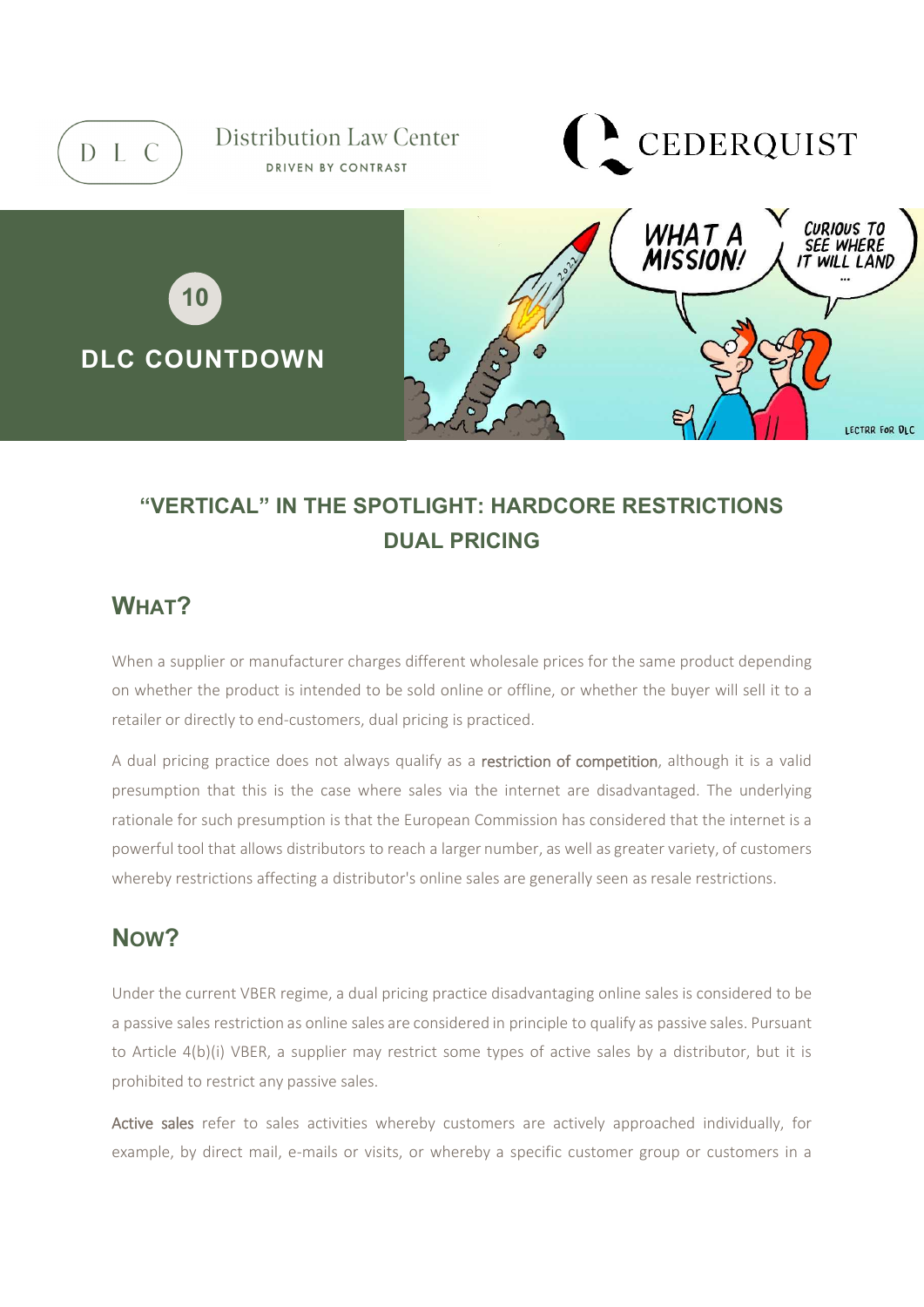D L C

specific territory are targeted by the distributor. Passive sales refer to a response to unsolicited requests from individual customers and general advertising.

In the current Vertical Guidelines, the European Commission states that an agreement that stipulates that the distributor shall pay a higher price for products intended to be resold online than for products intended to be resold offline amounts to a hardcore restriction. This means that the European Commission considers that such behaviour is so harmful to competition that it should be considered a by object restriction and therefore is forbidden.

Even though a supplier may not limit the online sales of its buyers, under the current Vertical Guidelines, it is allowed to agree to pay the buyer a fixed sum to support the buyer's offline or online sales efforts.

However, there are certain circumstances when a dual pricing practice may be individually exempted under Article 101(3) TFEU. This may be the case, for example, when selling a product online leads to substantially higher costs for the supplier/manufacturer than selling a product offline. The current Vertical Guidelines provide a practical example. A supplier/manufacturer of household appliances sells products to a retailer that sells the products both online and in physical stores. When the item is purchased by an end-customer in a physical store, but not when purchased online, installation of the product is included. It is possible that online sales lead to more customer complaints and/or customers making claims under the product's warranty from the supplier/manufacturer because the product does not function as well without a qualified person installing it. A dual pricing practice in this scenario, whereby the cost charged to the distributor for a product intended to be sold online may be higher than the price of a product intended to be sold offline, is motivated by the higher costs for the supplier generated from the online sales channel. As such, the dual pricing practice does not aim to limit or discourage online sales and may then be considered to fulfil the conditions for an exemption under Article 101(3) TFEU.

Ultimately, the European Commission will assess whether the restriction is likely to limit internet sales and hinder the distributor from reaching more and different customers.

#### **THE FUTURE AS OF 1 JUNE 2022?**

The draft VBER contains the same provision for sales restrictions meaning that some types of active sales may be restricted, but passive sales may not.

However, the current proposals of the Vertical Guidelines provide an interesting difference in approach with respect to dual pricing, as the European Commission states that dual pricing arrangements may benefit from the safe harbour of the VBER in certain circumstances. This requires that the dual pricing practice aims to incentivize or reward the appropriate level of investments respectively made online or offline. In other words, a product intended to be sold offline can be offered at a lower price to the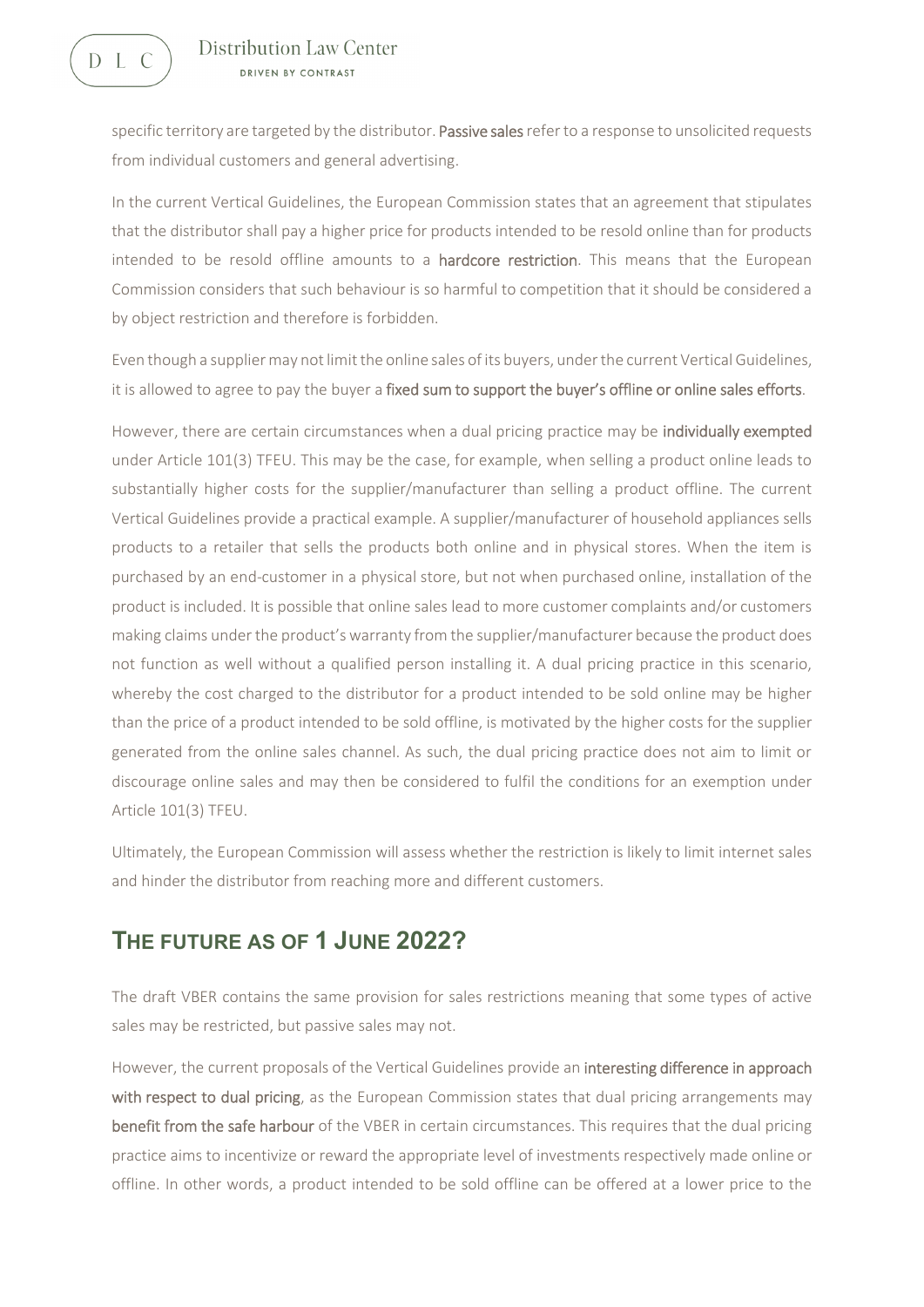distributor than a product intended to be sold online, provided that the difference in price reflects the difference in investments and/or costs incurred. For example, a supplier who wishes to reward the buyer for its efforts in offline sales may offer the supplier a lower price for the products intended to be sold offline.

According to the European Commission's proposals, dual pricing will no longer necessarily be considered a hardcore restriction. It is further stated, in the current proposals of the Vertical Guidelines, that the difference in price should relate to the differences in the cost incurred in each channel by the distributor at retail level. If the wholesale price difference instead prevents the use of the internet for online sales, the dual pricing practice will still be considered a hardcore restriction by the European Commission.

## **IN PRACTICE?**

- The current VBER regime on dual pricing will remain largely unchanged after 1 June 2022. Dual pricing practices will still amount to a restriction of passive sales when preventing the effective use of the internet.
- The European Commission's proposals of the Vertical Guidelines clarify and highlight the fact that dual pricing does not, *per se*, amount to a hardcore restriction as a dual pricing practice may give a supplier the possibility to incentivize and reward fairly and proportionately the difference in investments by a distributor in each of the sales channels used.
- A manufacturer will be able to set different (wholesale) prices for its products depending on the sales channel its distributors will use to resell the products as long as the price difference is balanced and clearly applied to encourage and/or reward investments and costs incurred for each channel, without running the risk of infringing competition law.

## **Assessment?**

The difference in approach introduced in the current proposals will provide more legal certainty for suppliers in relation to the fact that dual pricing may benefit from the safe harbour of the VBER, at least in certain circumstances.

The new approach that dual pricing is not necessarily a hardcore restriction if the price difference can be attributed to cost-differences between sales channels provides much welcomed flexibility for suppliers.

The difference in approach also helps to fulfil the aim of ensuring the effective use of the internet as a sales channel, more efficiently and in a targeted manner, while allowing suppliers greater contractual freedom.